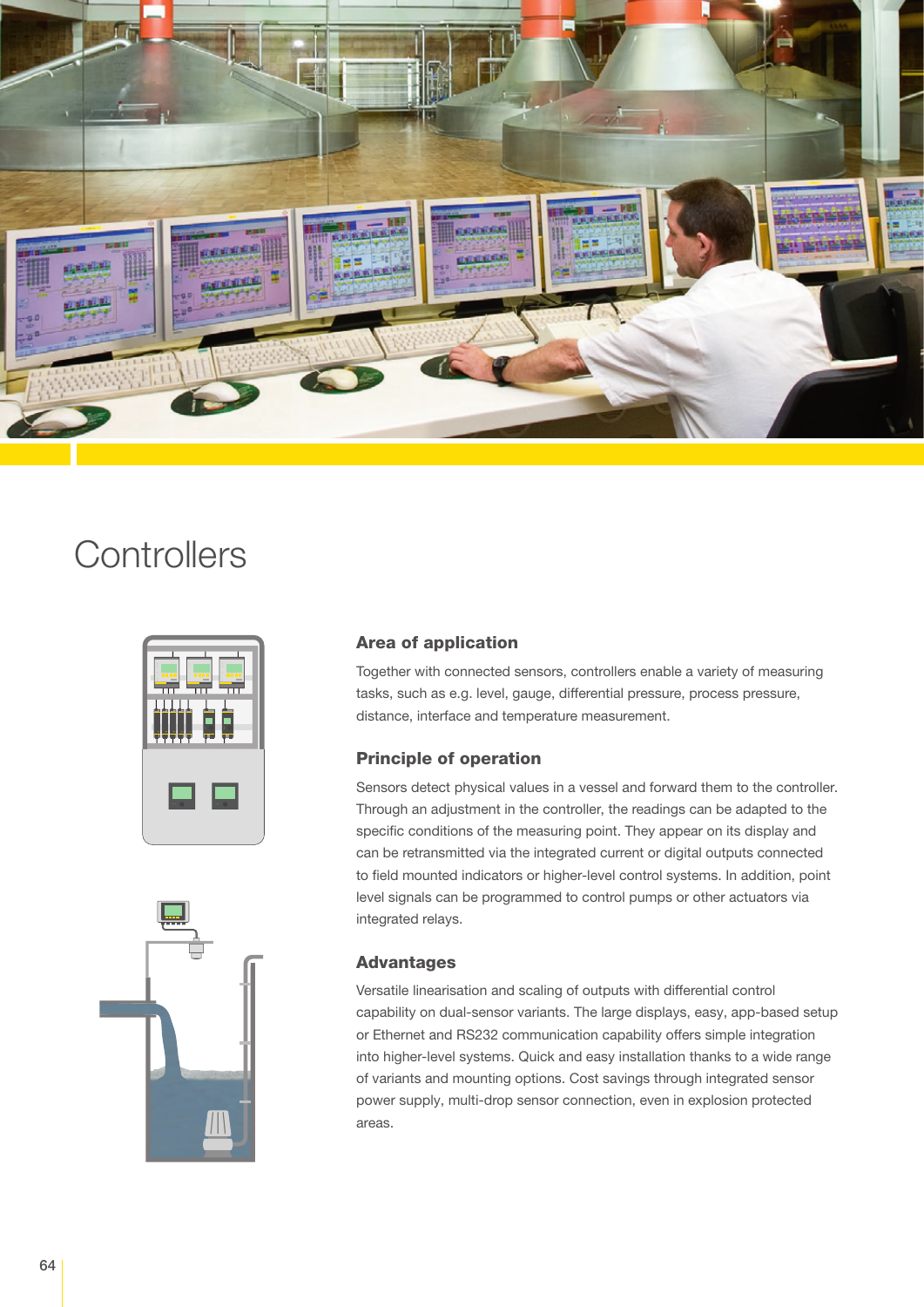|                   | <b>VEGAMET 841/842</b>                                                                                                                                                                                                                      | <b>VEGAMET 861/862</b>                                                                                              |
|-------------------|---------------------------------------------------------------------------------------------------------------------------------------------------------------------------------------------------------------------------------------------|---------------------------------------------------------------------------------------------------------------------|
|                   |                                                                                                                                                                                                                                             |                                                                                                                     |
| Application       | Measured value display, point level alarms,<br>pump control, flow measurement in open<br>channels                                                                                                                                           | Measured value display, point level alarms,<br>pump control, flow measurement in open<br>channels, data logger      |
| Input             | 1/2x 4  20 mA sensor input                                                                                                                                                                                                                  | 1/2x 4  20 mA/HART sensor input<br>2/4x digital input                                                               |
| Output            | 1/2x 0/4  20 mA current output<br>3x operating relay<br>1x fail safe relay (instead of an operating relay)                                                                                                                                  | 1/3x 0/4  20 mA current output<br>4/6x operating relay<br>1x fail safe relay (instead of an operating relay)        |
| Operating voltage | 24  65 V DC<br>100  230 V AC, 50/60 Hz                                                                                                                                                                                                      | 24  65 V DC<br>100  230 V AC, 50/60 Hz                                                                              |
| Mounting          | Wall/pipe mounting in the field                                                                                                                                                                                                             | Wall/pipe mounting in the field                                                                                     |
| <b>Display</b>    | LCD matrix display, black and white backlight<br>with colour change according to status, relay or<br>measured value                                                                                                                         | LCD matrix display, black and white backlight<br>with colour change according to status, relay or<br>measured value |
| Adjustment        | On-site adjustment with 4 keys,<br>smartphone/tablet/PC and PACTware or<br><b>VEGA Tools app</b>                                                                                                                                            | On-site adjustment with 4 keys,<br>smartphone/tablet/PC and PACTware or<br><b>VEGA Tools app</b>                    |
| Approvals         | ATEX, IEC, cULus, NEPSI, EAC, INMETRO,<br>TIIS, KOSHA/KTL, SEPRO, CCOE, IA, WHG                                                                                                                                                             | ATEX, IEC, cULus, NEPSI, EAC, INMETRO,<br>TIIS, KOSHA/KTL, SEPRO, CCOE, IA, WHG,<br>mcerts                          |
| <b>Benefit</b>    | · Clear, easy-to-read (at distance), user-programmable display<br>• Fast setup thanks to simple intuitive menu navigation and application wizards<br>· Secure, user-friendly wireless operation via Bluetooth with smartphone, tablet or PC |                                                                                                                     |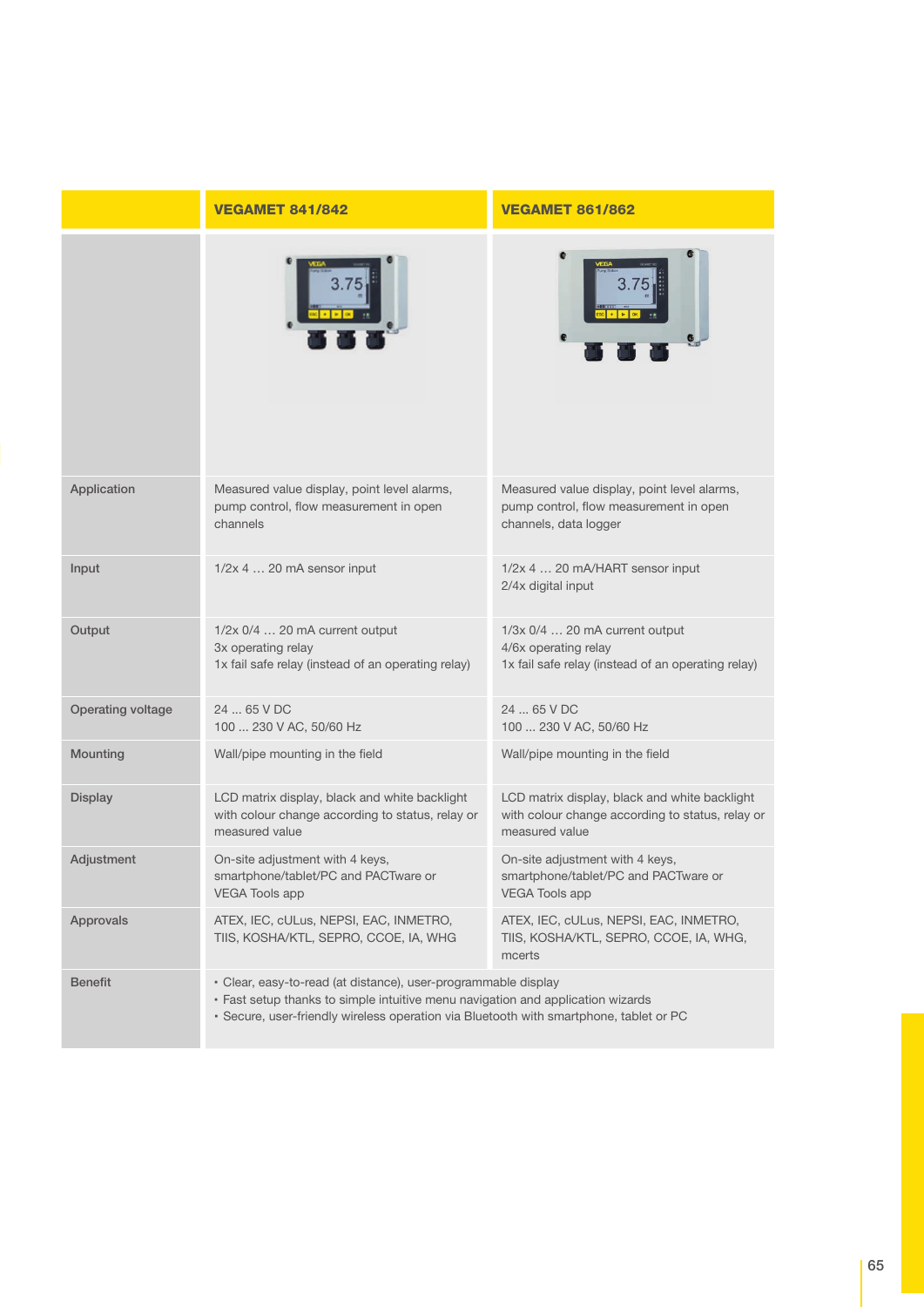# **Controllers**

|                   | <b>VEGAMET 341/342</b>                                                                                                                                                                                                                                | <b>VEGAMET 391</b>                                                                                                                                     |
|-------------------|-------------------------------------------------------------------------------------------------------------------------------------------------------------------------------------------------------------------------------------------------------|--------------------------------------------------------------------------------------------------------------------------------------------------------|
|                   |                                                                                                                                                                                                                                                       |                                                                                                                                                        |
| Application       | Measured value visualisation, limit value<br>monitoring, pump control, flow measurement<br>in open channels                                                                                                                                           | Measured value indication and simple control functions,<br>remote enquiry of measured values, remote data retrieval,<br>data transmission via Ethernet |
| Input             | $1/2x$ 4  20 mA sensor input                                                                                                                                                                                                                          | 1x 4  20 mA/HART sensor input                                                                                                                          |
| Output            | $1/2x$ 0/4  20 mA current output<br>3x operating relay<br>1x fail safe relay (instead of operating relay)                                                                                                                                             | 1x 0/4  20 mA current output<br>6x operating relay<br>1x fail safe relay (instead of operating relay)<br>1x Ethernet (optional)<br>1x RS232 (optional) |
| Operating voltage | 24  65 V DC<br>100  230 V AC, 50/60 Hz                                                                                                                                                                                                                | 24  65 V DC<br>24  230 V AC, 50/60 Hz                                                                                                                  |
| Mounting          | Panel mounting                                                                                                                                                                                                                                        | Front panel or wall mounting<br>Carrier rail 35 x 7.5 acc. to<br>EN 50022                                                                              |
| <b>Display</b>    | LCD matrix display, black and white backlight<br>with colour change according to status, relay<br>or measured value                                                                                                                                   | LCD matrix display,<br>background lighting                                                                                                             |
| Adjustment        | On-site adjustment with rotary knob/push-<br>button, smartphone/tablet/PC and PACTware<br>or VEGA Tools app                                                                                                                                           | On-site adjustment with 4 keys,<br>PACTware/DTM                                                                                                        |
| Approvals         | ATEX, IEC, cULus, WHG, Ship                                                                                                                                                                                                                           | ATEX, IEC, FM, CSA, EAC (GOST),<br>UKR Sepro, SIL2                                                                                                     |
| <b>Benefit</b>    | · Clear, easy-to-read (at distance), user-<br>programmable display<br>· Fast setup thanks to simple intuitive menu<br>navigation and application wizards<br>· Secure, user-friendly wireless operation via<br>Bluetooth with smartphone, tablet or PC | · Simple connection of sensor thanks to integrated<br>power supply<br>· Excellent visibility via large display                                         |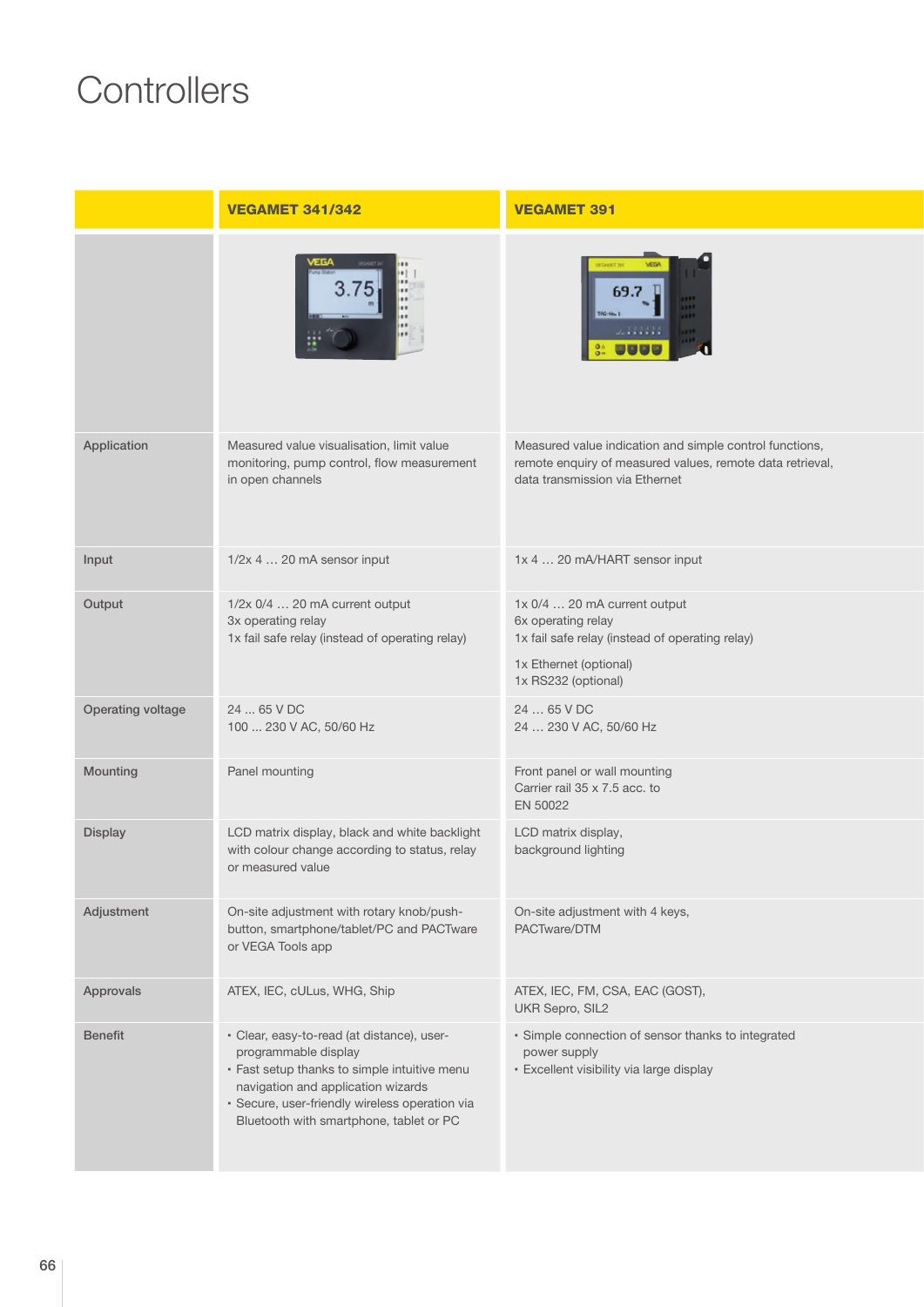| <b>VEGAMET 141/142</b>                                                                                                 | <b>VEGAMET 624</b>                                                                                                                                                                                | <b>VEGAMET 625</b>                                                                                                                                                | <b>VEGASCAN 693</b>                                                                                                                   |
|------------------------------------------------------------------------------------------------------------------------|---------------------------------------------------------------------------------------------------------------------------------------------------------------------------------------------------|-------------------------------------------------------------------------------------------------------------------------------------------------------------------|---------------------------------------------------------------------------------------------------------------------------------------|
|                                                                                                                        |                                                                                                                                                                                                   |                                                                                                                                                                   |                                                                                                                                       |
| Measured value visualisation,<br>limit value monitoring, pump<br>control, flow measurement in<br>open channels         | Measured value indication,<br>simple control functions as well<br>as remote enquiry of measured<br>values for one 4  20 mA/HART<br>sensor, data transmission via<br><b>Fthernet</b>               | Measured value indication,<br>simple control functions as well<br>as remote enquiry of measured<br>values for two HART sensors,<br>data transmission via Ethernet | Measured value indication and<br>remote enquiry of measured<br>values for up to 15 HART<br>sensors, data transmission<br>via Ethernet |
| 1/2x 4  20 mA sensor input                                                                                             | 1x 4  20 mA/HART sensor<br>input                                                                                                                                                                  | 2x HART sensor input                                                                                                                                              | 15x HART sensor input                                                                                                                 |
| $1/2x$ $0/4$ 20 mA current<br>output<br>3x operating relay<br>1x fail safe relay (instead of<br>operating relay)       | 3x 0/4  20 mA current output<br>3x operating relay<br>1x fail safe relay<br>1x Ethernet (optional)<br>1x RS232 (optional)                                                                         | 3x 0/4  20 mA current output<br>3x operating relay<br>1x fail safe relay<br>1x Ethernet (optional)<br>1x RS232 (optional)                                         | 1x fail safe relay<br>1x Ethernet (optional)<br>or 1x RS232 (optional)                                                                |
| 24  65 V DC<br>100  230 V AC, 50/60 Hz                                                                                 | 24  65 V DC<br>24  230 V AC, 50/60 Hz                                                                                                                                                             | 24  65 V DC<br>24  230 V AC, 50/60 Hz                                                                                                                             | 24  65 V DC<br>24  230 V AC, 50/60 Hz                                                                                                 |
| Carrier rail 35 x 7.5<br>acc. to EN 50022                                                                              | Carrier rail 35 x 7.5<br>acc. to EN 50022                                                                                                                                                         | Carrier rail 35 x 7.5<br>acc. to EN 50022                                                                                                                         | Carrier rail 35 x 7.5<br>acc. to EN 50022                                                                                             |
| LCD matrix display, black and<br>white backlight with colour<br>change according to status,<br>relay or measured value | LCD matrix display,<br>background lighting                                                                                                                                                        | LCD matrix display,<br>background lighting                                                                                                                        | LCD matrix display,<br>background lighting                                                                                            |
| On-site adjustment with<br>rotary knob/push-button,<br>smartphone/tablet/PC and<br>PACTware or VEGA Tools app          | On-site adjustment with 4 keys,<br>PACTware/DTM                                                                                                                                                   | On-site adjustment with 4 keys,<br>PACTware/DTM                                                                                                                   | On-site adjustment with 4 keys,<br>PACTware/DTM                                                                                       |
| ATEX, IEC, cULus, WHG,<br>Ship                                                                                         | ATEX, IEC, FM, CSA,<br>EAC (GOST), UKR Sepro, Ship                                                                                                                                                | ATEX, IEC, FM, CSA,<br>EAC (GOST), UKR Sepro, Ship                                                                                                                | ATEX, IEC, FM, CSA,<br>EAC (GOST), UKR Sepro, Ship                                                                                    |
| • Compact design with display<br>for on-site checking<br>· Fast setup and commissioning<br>via simple menu navigation  | · Simple connection of sensor thanks to integrated power supply<br>. Versatile use through relay and current outputs as well as integrated web server<br>· Excellent visibility via large display |                                                                                                                                                                   |                                                                                                                                       |

**▪** Secure, user-friendly wireless operation via Bluetooth with smartphone, tablet or PC

and application wizards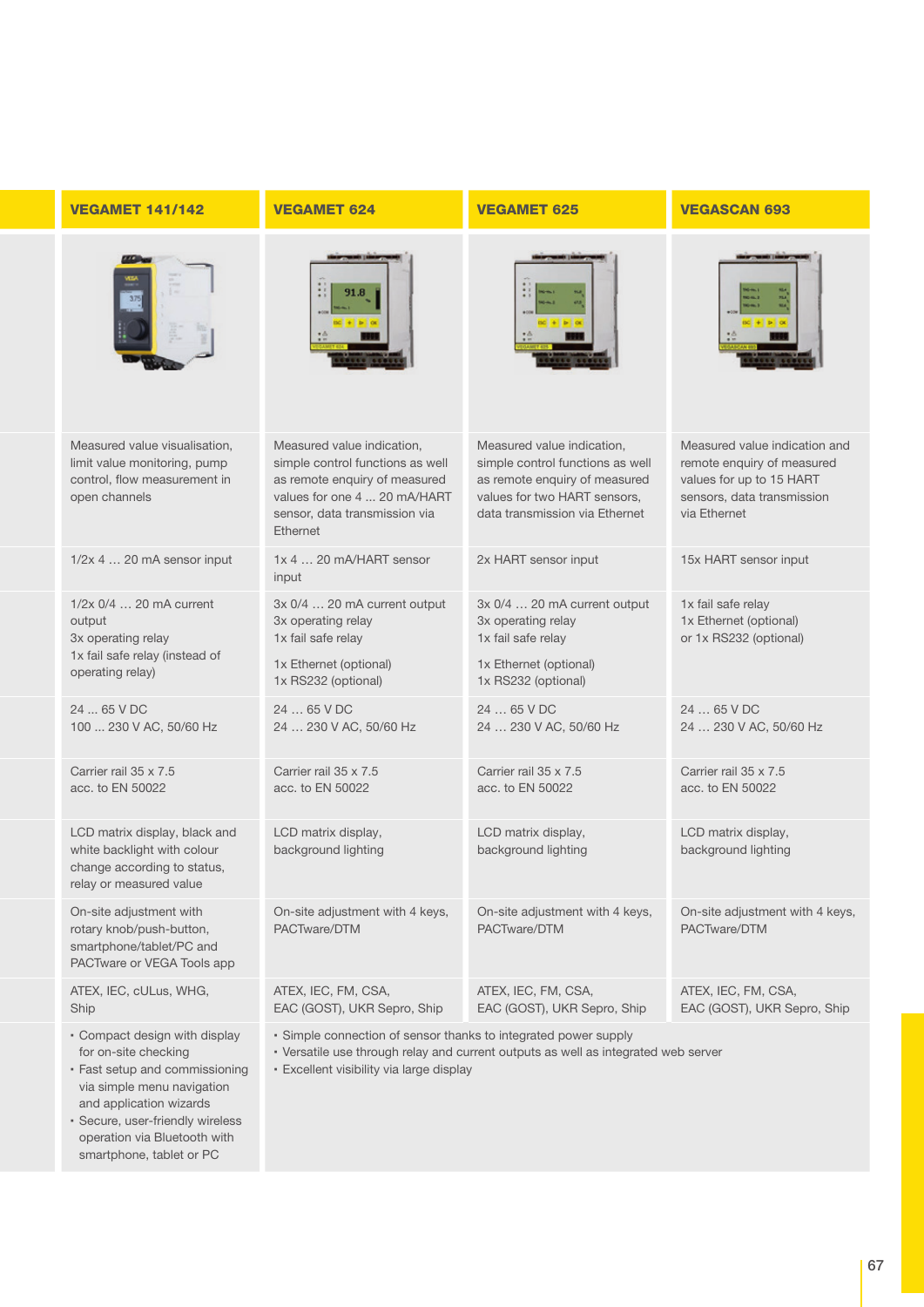# **Controllers**

|                   | <b>VEGATOR 111/112</b>                                                                                                                                                                   | <b>VEGATOR 121/122</b>                                                                                                                               |
|-------------------|------------------------------------------------------------------------------------------------------------------------------------------------------------------------------------------|------------------------------------------------------------------------------------------------------------------------------------------------------|
|                   |                                                                                                                                                                                          |                                                                                                                                                      |
| Application       | Transmission of NAMUR signals for level<br>signalling                                                                                                                                    | Transmission of 8/16 mA signals for level<br>signalling                                                                                              |
| Input             | VEGATOR 111: single channel<br>VEGATOR 112: double channel                                                                                                                               | VEGATOR 121: single channel<br>VEGATOR 122: double channel                                                                                           |
| Output            | VEGATOR 111:<br>1x operating relay (SPDT),<br>optional<br>1x fail safe relay (SPDT)<br><b>VEGATOR 112:</b><br>2x operating relay (SPDT)                                                  | VEGATOR 121:<br>1x operating relay (SPDT),<br>optional<br>1x fail safe or operating relay (SPDT)<br><b>VEGATOR 122:</b><br>2x operating relay (SPDT) |
| Operating voltage | 24  65 V DC<br>24  230 V AC, 50/60 Hz                                                                                                                                                    | 24  65 V DC<br>24  230 V AC, 50/60 Hz                                                                                                                |
| Mounting          | Carrier rail 35 x 7.5<br>acc. to EN 50022                                                                                                                                                | Carrier rail 35 x 7.5<br>acc. to EN 50022                                                                                                            |
| <b>Display</b>    | 1x LED voltage supply<br>1x LED switching signal per channel<br>1x LED false signal per channel                                                                                          | 1x LED voltage supply<br>1x LED switching signal per channel<br>1x LED false signal per channel                                                      |
| Approvals         | ATEX, IEC, EAC (GOST), Overfill protection,<br>Ship, SIL2, UL                                                                                                                            | ATEX, IEC, EAC (GOST), Overfill protection,<br>Ship, SIL2, UL                                                                                        |
| <b>Benefit</b>    | • Rapid implementation of simple control and regulatory functions<br>· Increased operational reliability through line monitoring and test button<br>· Easy installation via carrier rail |                                                                                                                                                      |